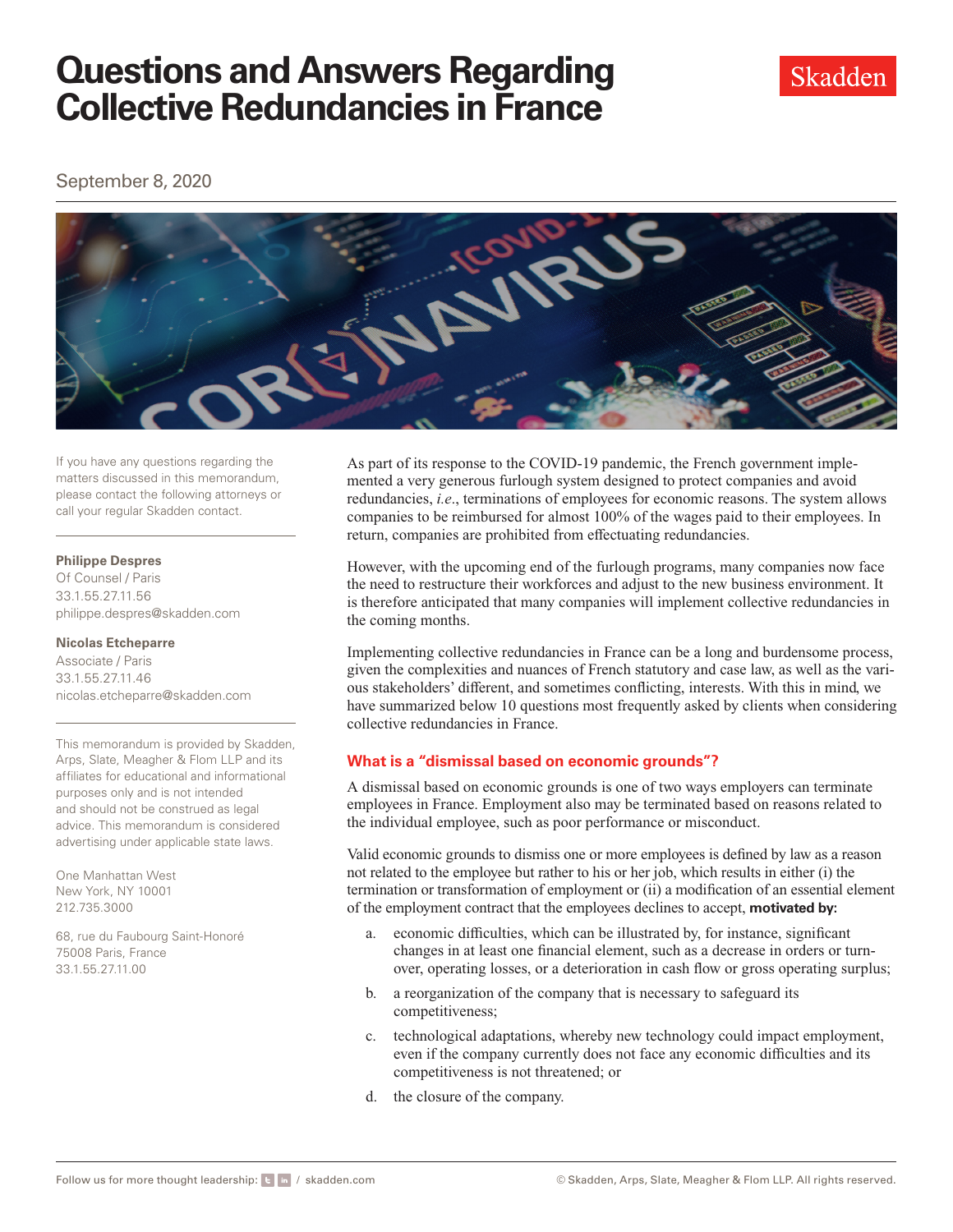Dismissals based on economic grounds are considered "collective redundancies" when more than one employee is made redundant over a period of 30 days. Additional rules apply when collective redundancies impact at least 10 employees over a period of 30 days.

When a company belongs to a group of companies, the economic grounds are assessed at the level of the group of companies and therefore include the results/performance of all French entities/ branches engaged in the same business.

#### **What documents do I need to prepare for a collective redundancy?**

Regardless of the size of the redundancy, employers must prepare a written document that describes the economic rationale demonstrating that the conditions for a collective redundancy are met (*e.g*., the company must restructure in order to safeguard its competitiveness). The economic rationale must rely on accurate and thorough information, as employees challenging the validity of their dismissal can do so on the basis of the rationale presented.

In addition, for companies with at least 50 employees and 10 or more impacted positions, employers must prepare a redundancy plan (*plan social*) that contains measures designed to reduce the impact of the planned redundancies on employment through redeployment to similar positions within the group in France and measures taken to ensure that employees whose redundancy cannot be avoided are offered assistance in their search for a new job. Such assistance may include, for example, outplacement, training or financial subsidies.

Additional obligations exist, such as searching for a buyer, when the company is considering a full closure of a site and (i) has at least 1,000 employees in France, (ii) belongs to a group that has at least 1,000 employees in France, or (iii) belongs to a group that has at least 1,000 employees in the EU and two different legal entities with at least 150 employees in two different member states.

## **What is the role of the works council?**

The works council must be informed and consulted on for both contemplated reorganizations and collective redundancies. The topics covered must include the number of job positions impacted, the criteria retained for the selection of the employees to be made redundant, the measures provided by the redundancy plan to limit the impact of the contemplated redundancies and the consequences of the contemplated redundancies on the remaining employees (such as changes to contracts, changes in working conditions, and consequences for health and safety).

The works council is not bound by a general duty of confidentiality, and the project itself (including the number of job cuts) is not confidential. Only specific information identified as confidential by the employer, such as nonpublished results, the company's strategy or an internal business plan, must be kept confidential by the works council.

The consultation with the works council must take place prior to the implementation of the redundancies.

The works council can be assisted by experts during the consultation process (usually a chartered accountant and an expert in working conditions/health and safety), whose fees are paid by the company. The experts appointed by the works council have extensive prerogatives to access documents they deem useful for their responsibilities. The experts are bound by law by a duty of confidentiality with respect to any information identified as confidential by the employer.

#### **What is the role of the trade unions?**

The role of the trade unions is different from that of the works council. Indeed, while the works council has mainly a consulting role (*i.e*., this is the body with whom all major projects must be discussed prior to any decision), the trade unions have a negotiation role (*i.e*., this is the body with whom all collective bargaining agreements are negotiated). This is why most companies have both a works council and trade union representative (*délégués syndicaux*).

The trade unions are not necessarily involved in the process of a collective redundancy, but employers are strongly encouraged to negotiate the contents of the redundancy plan and sign a collective bargaining agreement with the employees appointed by the trade unions as union representatives.

When the redundancy plan is negotiated with the trade unions' representatives, the negotiation takes place in parallel to the consultation of the works council regarding the restructuring and the redundancies.

## **What is the role of the local labor administration?**

A collective redundancy is an inherently administrative process, meaning that companies must obtain the approval of the local labor administration to be able to proceed with the restructuring.

The powers granted to the local labor administration in its control of the process will vary, depending on whether the redundancy plan was adopted through a collective bargaining agreement signed with the trade unions or drawn up unilaterally by the employer.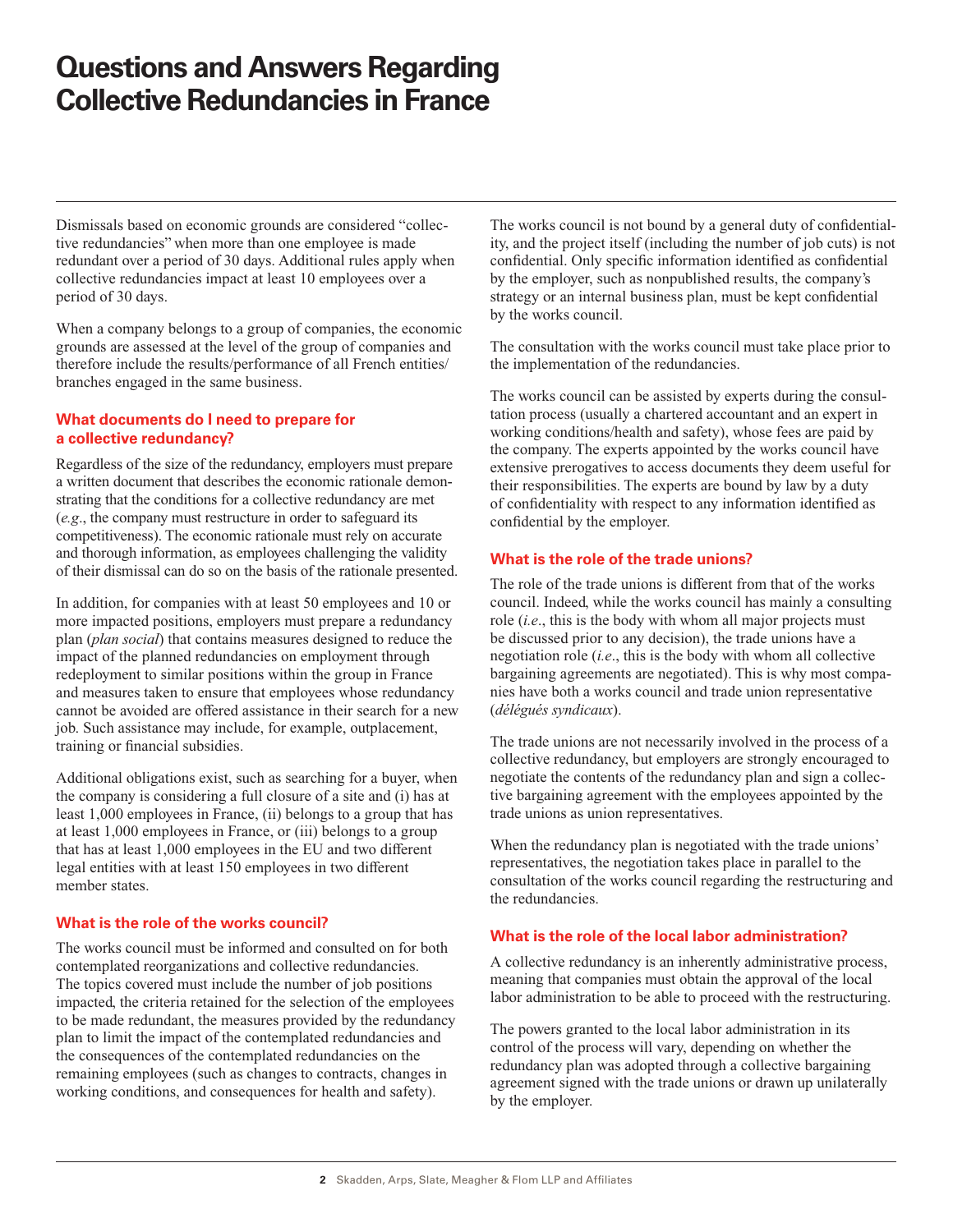If the redundancy plan is adopted through a collective bargaining agreement with the trade unions, the administration will only verify that the works council has been properly informed and consulted, that the collective bargaining agreement is valid (*e.g*., the signatories had the power to sign the agreement) and that the agreement does not contain any illegal provisions (*e.g*., provisions that discriminate unfairly based on age).

If the redundancy plan is drawn up unilaterally, the administration will also verify that every measure contained in the redundancy plan is appropriate in terms of both duration and budget. If the administration considers the measures contained in the redundancy plan to be insufficient, it can refuse to approve the plan, thereby making redundancies impossible. The labor administration may also challenge the criteria utilized by the company to select the employees to be terminated.

This makes negotiating the redundancy plan through collective bargaining particularly useful, given that, by law, it considerably limits the powers of the administration to prevent the company from implementing the contemplated collective redundancies.

In addition, the labor administration can issue injunctions during the consultation of the works council process requiring employers to provide to the works council or the expert it appointed additional information or documents pertaining to the restructuring.

#### **How long does it take to implement a collective redundancy?**

Implementing a collective redundancy requires careful planning, starting with the preparation of the documentation required for the consultation process (*i.e*., the economic rationale and a draft redundancy plan), which usually takes between one and two months to produce.

Once the documentation is drawn up and the works council process has been initiated, the duration of the consultation process is defined by law and depends on the number of redundancies contemplated, as follows:

- two months if less than 100 redundancies are contemplated;
- three months if between 100 and 249 redundancies are contemplated; and
- four months if at least 250 redundancies are contemplated.

Following the end of the consultation process, the redundancy plan must be filed with the labor administration for approval. The administration has 15 days to validate the redundancy plan if it was adopted through a collective bargaining agreement or 21 days if the it was drawn up unilaterally by the employer.

Once the redundancy plan is approved, the company can start implementing the restructuring, but it can take up to 12 months for impacted employees to actually leave the company's headcount.

#### **How much does implementation of a collective redundancy cost?**

Costs will depend on a number of variables, in particular the seniority and salary of the impacted employees and the applicable collective bargaining agreements. However, costs can be broken down into two main categories:

- non-negotiable mandatory costs, of which the amount is set by law or the applicable collective bargaining agreement, and which includes the employees' notice period (usually two to three months), paid holidays, and termination indemnity defined by law or by the applicable collective bargaining agreement;
- negotiable costs, of which the amount will depend on the contents of the redundancy plan, and which includes costs such as a supplementary termination indemnity or the payment of an outsourcing company.

On average, a redundancy plan customarily costs, excluding litigation, between 18 and 24 months of salary per employee.

## **Can I choose which employees are made redundant?**

Employers are free to select the positions to be eliminated but not the employees, and the selection of the employees to be made redundant must be made by following a specific process based on objective criteria. Therefore, employers cannot "pick and choose" employees for redundancy and must follow a two-step, legally defined selection process that must be set forth in the redundancy plan.

The first step consists of breaking down all the employees of the company into "job pools" (or "job categories"). A job pool is supposed to include all employees who have similar skills or backgrounds and who could basically take over each other's job with no or minimum training, even though their current position